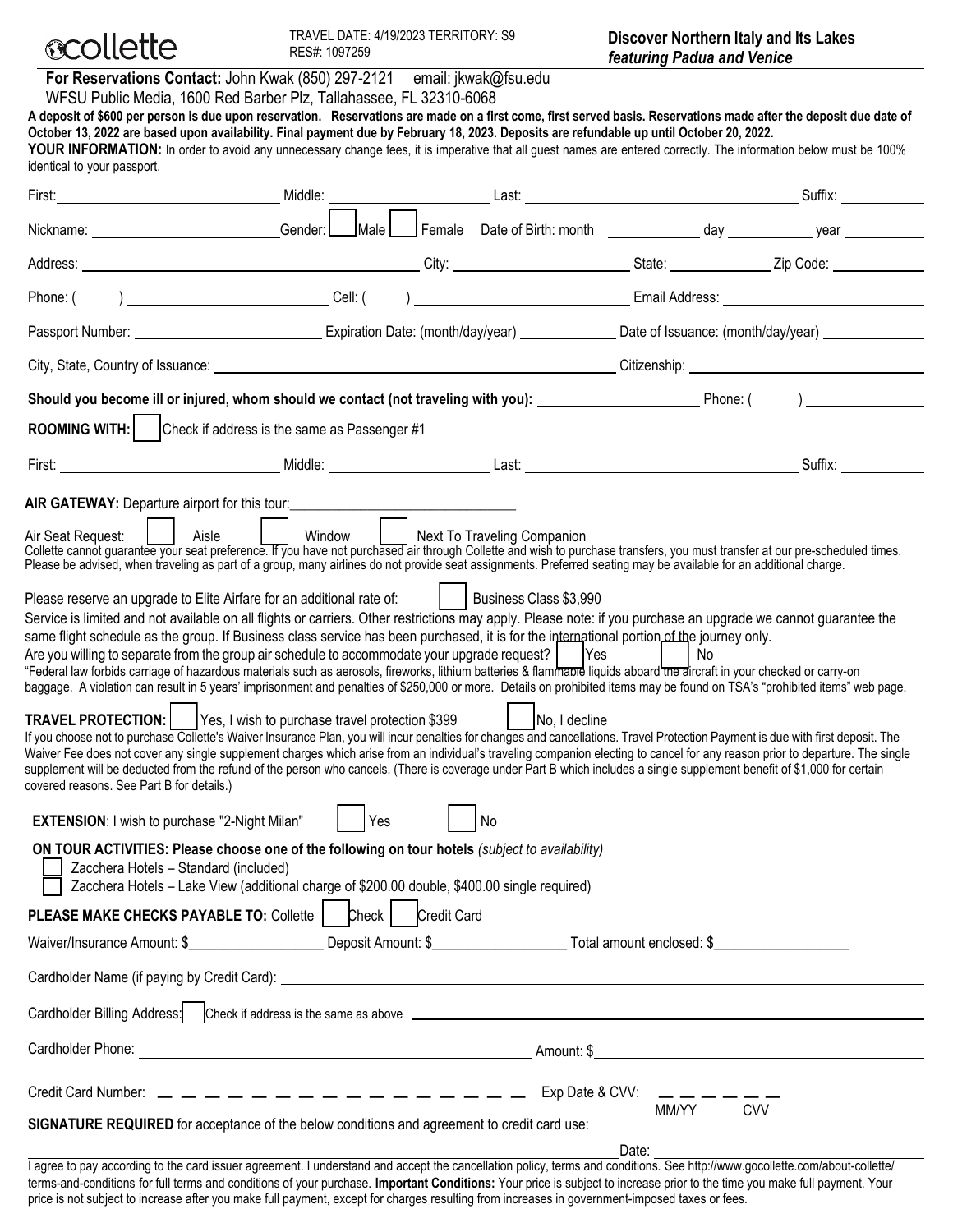# **Optional 3 Days 2-Night Milan Post Tour Extension**

Rate: \$499.00 USD per person, double, land only 2 Meals: 2 Breakfasts

## **Day 9: Lake Maggiore - Milan**

Transfer to Milan, a chic and sophisticated metropolis known for being a hub of high fashion. Upon arrival, receive your 2-day public transportation pass. Then take in some of the city's iconic sights on a locally guided walking tour: view the La Scala Opera House and Vittorio Emanuele Gallery, and visit the Duomo,\* Milan's magnificent Gothic cathedral. The remainder of the day is at leisure to explore this bustling city at your own pace.

## **Day 10: Milan**

This morning, explore Milan's contemporary architecture during a locally guided walking tour of its *CityLife* district. Feel the buzz of this financial and residential hub as you tour the Piazza delle Torri, surrounded by skyscrapers nicknamed the Straight, the Crooked and the Curved. The entire neighborhood is enveloped by an extensive urban park, populated by striking contemporary sculptures. The afternoon is at your leisure. You may choose to visit the Sforza Castle, Sant'Ambrogio Cathedral, Parco delle Basiliche or the Brera Academy of Fine Arts. *Today breakfast will be included.*

## **Day 11: Milan - Tour Ends**

Your tour ends today. *Today breakfast will be included.*

Please Note:

\*Please be advised that on occasion you may experience higher than average wait times for entering the Duomo.

During this extension, you can expect to have a **hosted** experience or two, with a local representative revealing more of what this destination has to offer. Enjoy a mix of independent exploration and guided sightseeing and experiences.

Extensions are subject to availability and applicable charges at time of request.

A minimum of 3 passengers is required for this extension to operate.

**The overall activity level of this extension is a level 3.** This means walking and standing for longer periods of time (1-2 hours) isn't a big deal for you. You can navigate hills and uneven ground, climb into various modes of transportation (tuk-tuk, cable car, Zodiac, etc.), and could possibly anticipate changes in elevation. You can expect some longer days balanced with free-time to recharge or set out on your own adventure.